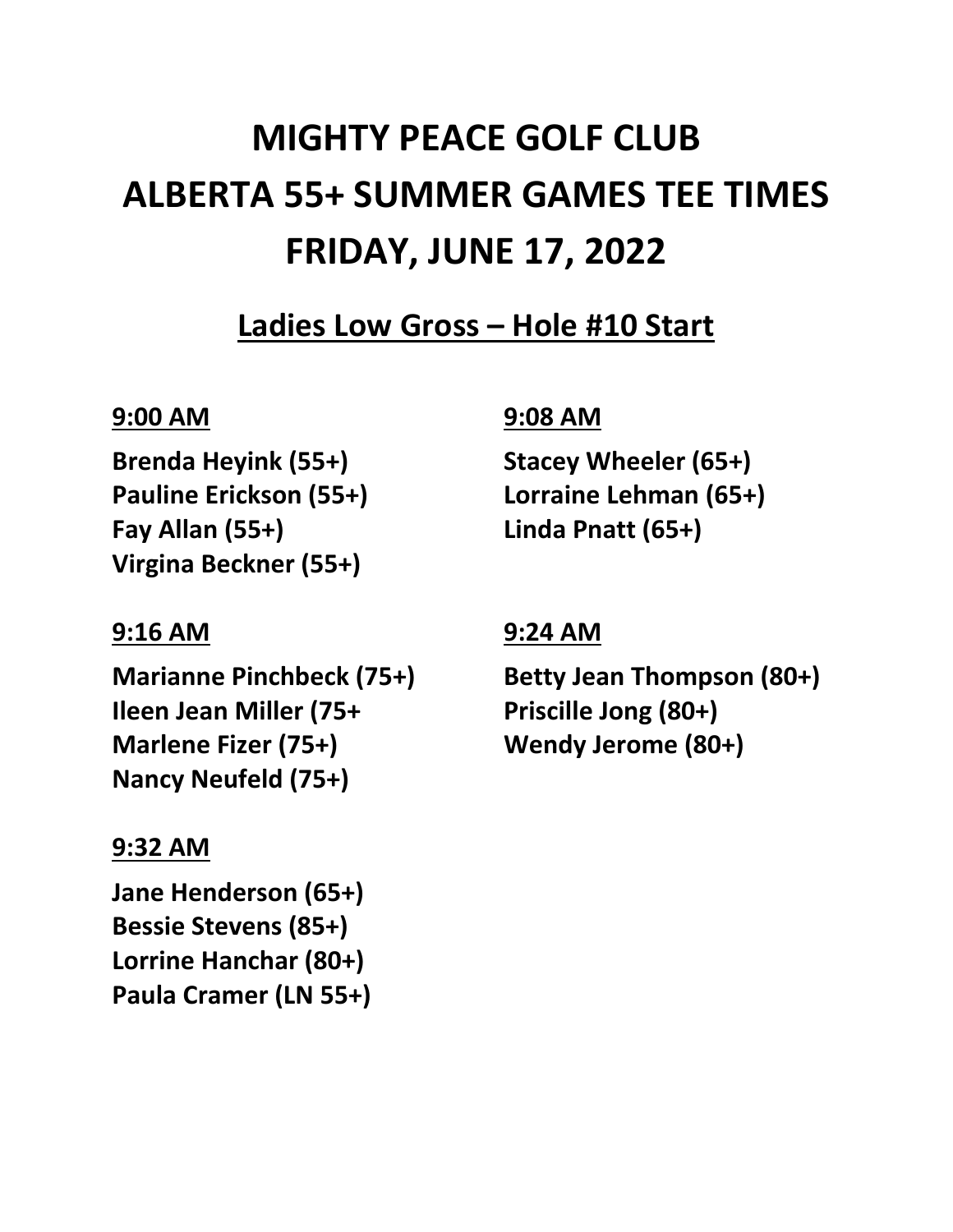# **MIGHTY PEACE GOLF CLUB ALBERTA 55+ SUMMER GAMES TEE TIMES FRIDAY, JUNE 17, 2022**

**Ladies Low Net – Hole #10 Start**

#### **9:40 AM**

**Cheryl VanDornick Pat Morin Debora Dancey Colleen Bingham**

# **9:56 AM**

**Gail Hrycak Linda Slater Ann Hood Alicia Brooks**

# **10:12 AM**

**Glenda Wilson Debbie LaRiviere Gail Burnell Lois Bienvenue**

#### **9:48 AM**

**Andrea Gilroy Christine Anderson Pat Beaudoin Marianne Hodge**

#### **10:04 AM**

**Shirley Zuehlke Denise Tesam Jane Stroud Sheila Collins**